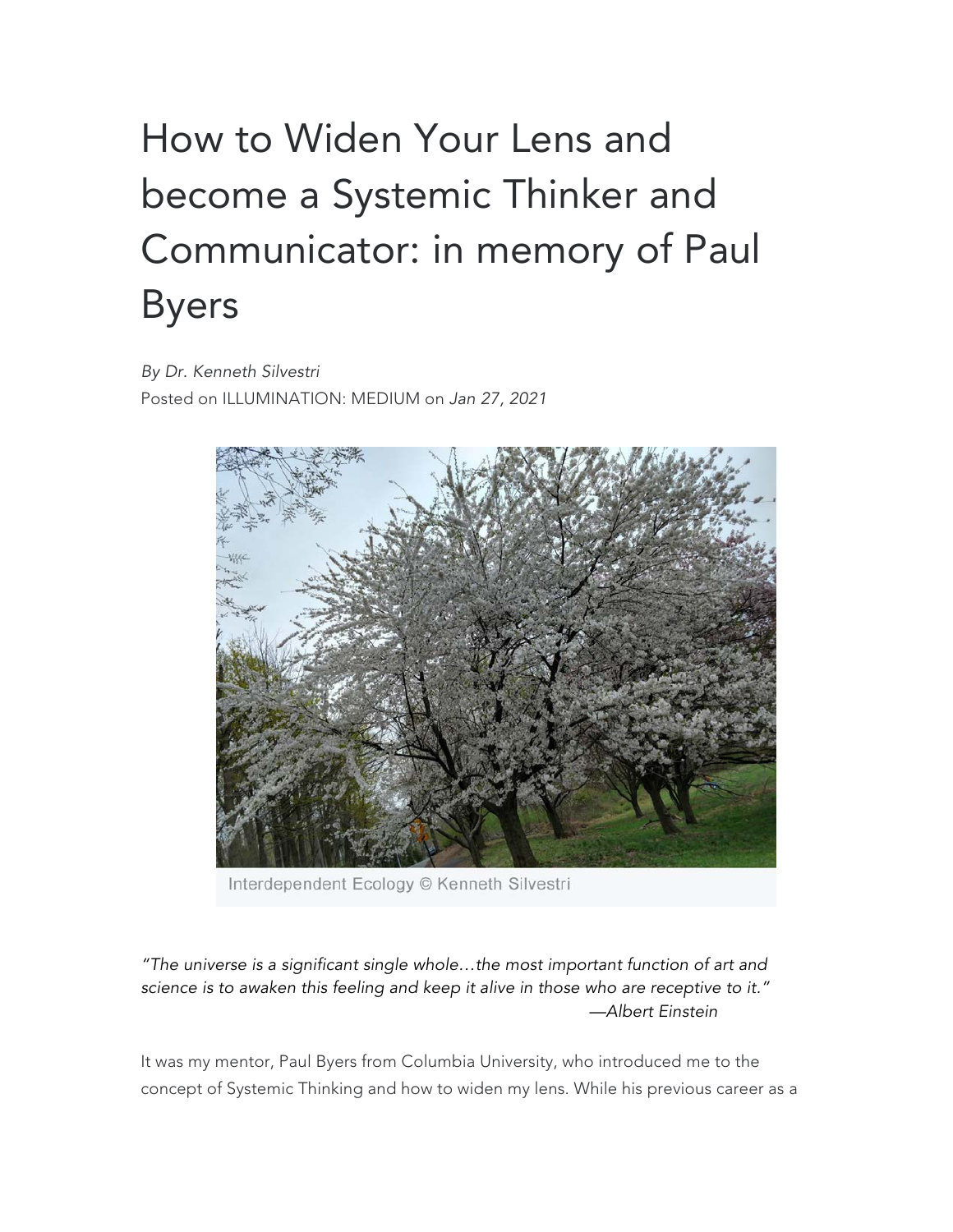photographer, prior to being an anthropologist, may have contributed to this, I think rather it enhanced his view. When I decided to widen the lens of my own personal environment, I made a pact to *celebrate all my interpersonal relationships*. These were not just words; this pact included embracing the many possibilities in what I call the "art of communication." It was my commitment to make a conscious effort to deemphasize merely "doing things" and accentuate the "be" part of myself. I felt that I can better know who I was through relationships. This seemed to be a good prerequisite to a much higher and encompassing style of communicating. It also opened the door to my being more empathic and forgiving. It felt like a "softening" of my being. The consequence of this shift was that I began experiencing the "energy" of communication and the art of understanding what it meant to be interdependent., which in its pure sense encouraged an awareness of my good intentions. In short, it created a "pause" that fostered an awe of my unique opportunity to join, improvise and share in all of humanity. It was the beginning of forming a collective energy that exponentially connects to new personal and global possibilities.

This perspective was reinforced for me at a screening of the documentary "Deaf Jam," which followed the lives of students from the Lexington School for the Deaf in New York City. Through the wonderful means of poetry these individuals demonstrated the power of communicating and finding their "voice." After the screening there was a Q & A opportunity to meet the director and two young women who were featured in the film. One of the young women was of Palestinian descent and not deaf. The other, who was born deaf, was Israeli. They shared how they were able to create and perform collaborative poems that represented them both. Their experience demonstrated the power of synchronizing and producing a harmony that crossed cultural divides. Their profound state sharing broke any prejudices and produced a contagious feeling of hope for the future.

I experienced such a profound moment, perhaps for the first time in the late autumn of 1976. It was a *"now I understand it"* feeling. I believe it has significant relevant implications for our present times. It was prefaced by my sitting in a very dark and lonely Springfield, Massachusetts train station. I had just arrived from Boston in an equally desolate but charming anachronistic parlor car. I was meeting my friend and mentor, Paul Byers, who was driving from Manhattan. We were going up north to a 100-acre piece of land that was formerly a 60's commune near Brattleboro, Vermont. This setting once served as the field study site for an anthropological dissertation by one of Paul's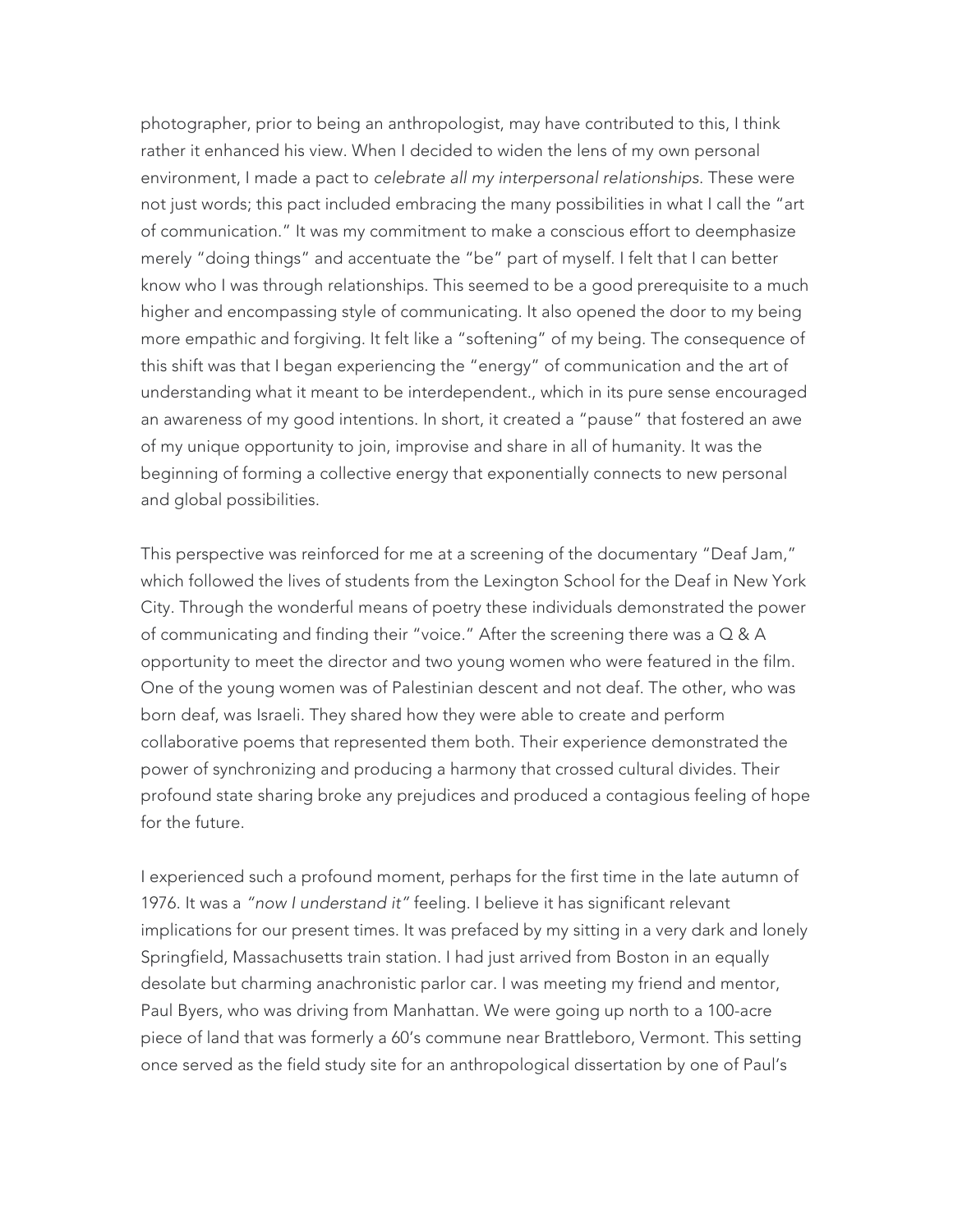friends, under the guidance of Margaret Mead, who later, with about eight others including Paul, purchased the land.

The day was cold, and my mood was deep and pensive. It was about a month after my son Galen was born, who was tucked away with his mother in Provincetown, Massachusetts where I was living at the time. I was uncertain of my life's direction as I boarded the ferry to Boston early that morning. The harbor and then the Berkshires were glorious that day. The tune of James Taylor's "Sweet Baby James" danced in the background as I took in what passed through the train window. Paul was in his late fifties; I remember that fact since I am now much older and find it hard to imagine being older than he was that day. He was from Kansas, had lived in Australia, was an accomplished pianist, journalist, and photographer and later in life a Ph. D. anthropologist. His close friendship with Margaret Mead resulted, among many other things, in a book about *Small Conferences*, which they co-authored (Mouton: New York, 1968).

I met him, a year earlier, while he was on the interviewing committee at Columbia University where I had been accepted into their department of Family and Community Studies, an interdisciplinary family studies doctorate program of anthropology, psychology, and sociology. At that time, I had just finished an intense two-year work experience, setting up alternative schools with a community-based education project in Newark, New Jersey. Shunning Columbia University's traditional application form, at the suggestion of poet Allen Ginsberg (also from my hometown of Paterson, NJ), I replaced it with a long free verse poem about my growing up in Paterson. It was Paul who urged the others on the Columbia interviewing committee to accept me despite their concern that I might not be academic enough. He said, "We need people like Ken in our department" and then gave me a hug and smiled in a way that I would continue to look forward to throughout all the years that I knew him.

Paul's' specialty at Columbia was teaching "Communication and Systems Theory" and how to conduct research from this perspective. He had a personal part-to-whole interconnected lens that described a multitude of expanding "contexts," where he believed all sorts of human potential evolved. When he was active as a photographer, he would live with and participate in the dynamics of the families he photographed. Paul was greatly influenced by anthropologist Gregory Bateson, who pioneered communication studies and was once married to Margaret Mead, told me that "You're in good hands if anyone were to explain my work correctly, it would be Paul." I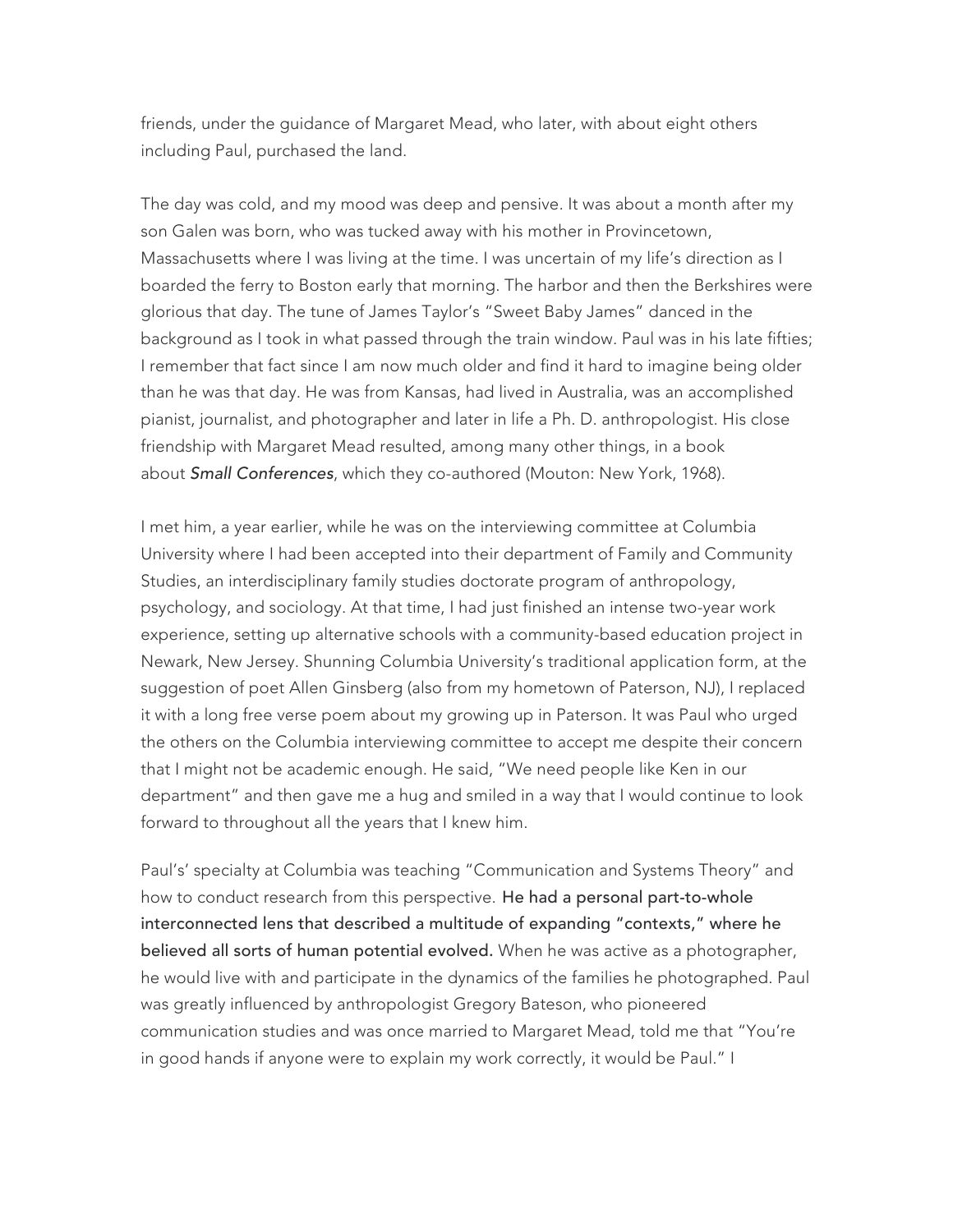participated in many workshops with Gregory and had the good fortune to discuss his insights with Paul.

I experienced this in-depth understanding of communication directly a few years later, when I was running an alternative high school in New York. Paul came by and gave a talk about conflict and "double binds" to my faculty and students. At one point, after listening to various troublesome issues, he had us hold hands and then discuss feelings about our connections. This brought a sense of harmony to all involved, many of whom pointed to that moment as the beginning of new and exciting friendships during that school year.

That cold afternoon, Paul arrived at the station nearly two hours late due to a heavy snowstorm. I could easily recognize his silhouette through the dimly lit station concourse. I was chilled and very aware of the dampness all around me as I got into his much-appreciated heated Subaru. I was still half in my train station state of mind, he had already driven several hours. We both smiled and I could feel the gradual commonality of our intent to connect as we drove amongst the snow-covered branches. Paul asked me about how I felt about the birth of my son Galen. He then described, using different examples, how he sensed that infants regulated dynamics by adjusting their eye contact. I was engrossed by his insight and wisdom.

Back at Columbia, he would hook us up with biofeedback machines during his classes, slow down films to look at frame-by-frame body movements and have us use our nonverbal senses in new ways; all of which pointed to his well-documented thesis that "we communicate through shared states." This state sharing is like being with someone on an escalator, moving at a constant speed. When joining begins, even with a different temperament or energy, a "phase locking" occurs which synchronizes our biological rhythms with another and produces a powerful and meaningful opportunity between those communicating, a framework that Nora Bateson, president of the International Bateson Institute describes as "Symmathesy," and is a vital part of her wonderful *"Warm Data"* process that I recently experienced which further supports my interest in mutual learning. When we desire to connect this way, there is a distinct harmony (that is always available), which Paul would describe in a very 60's way as "good vibrations."

Another educational tool he would extensively use was a current copy of Marilyn Ferguson's *Brain Mind Bulletin.* He would challenge our perceptions using brain research, holograms, and perceptual distortions to motivate us and then relate the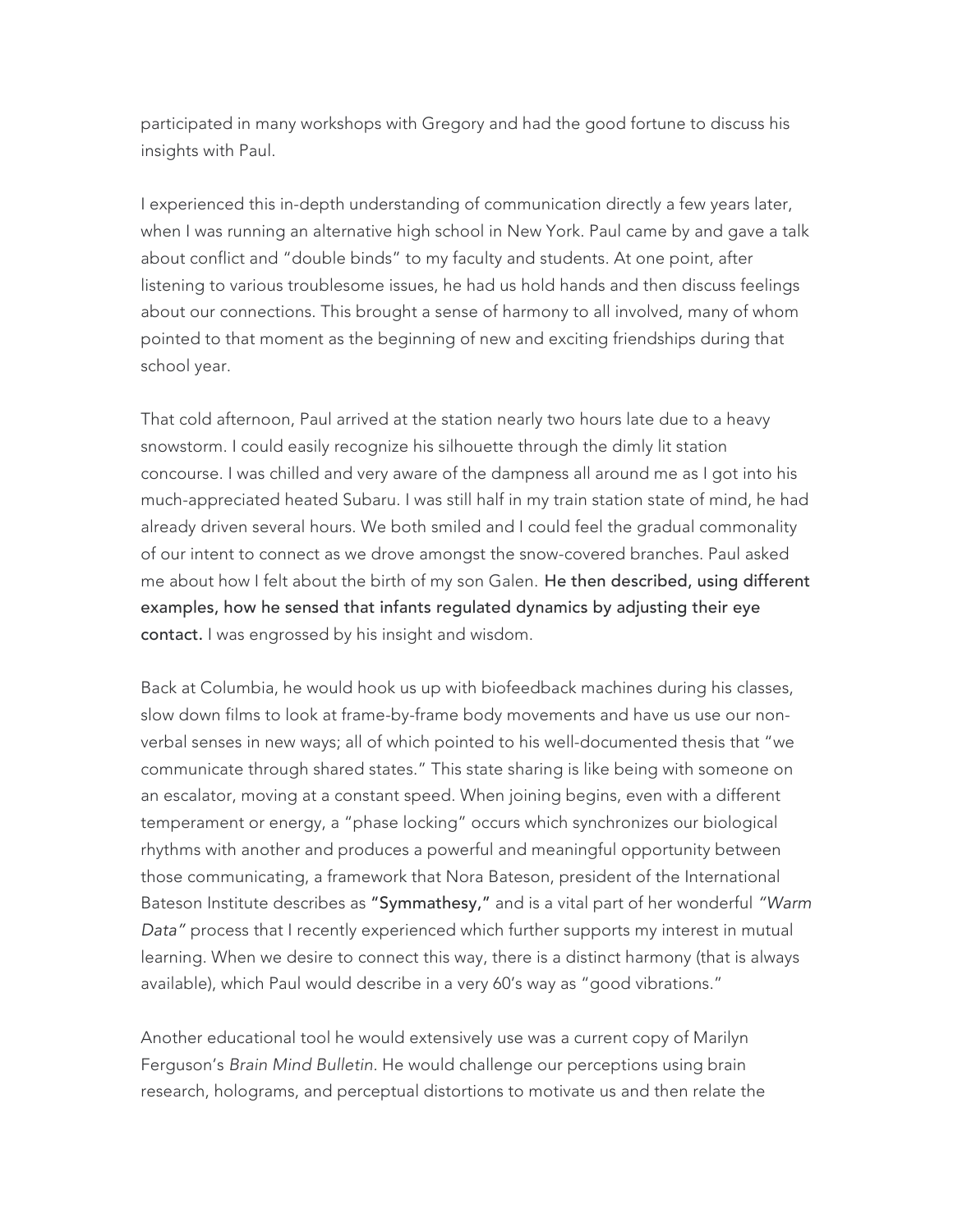ensuing discussion to a favorite quote of his from Gregory Bateson regarding how all our problems can be traced to the difference between "how nature works" and "how humans think."

We entered Brattleboro late that night and stopped to pick up some food and his everpresent Merit brand cigarettes, which I am sure played a part in his eventual demise. Paul moved, as usual, like a timeless presence, always stopping to observe things that probably would seem mundane to others. The store clerk's behavior that night caught his eye and he beautifully put it into context, narrating the dynamics of how this clerk's situation was maintained by his behavior and actions. I was fascinated by how his moving lens caught that fleeting moment and explained it in the context of an everpresent stream that is part of human evolution.

Despite his clear and concise gift of narration, he had a shyness that covered his sanguine manner. Instead of lecturing he would teach through inquiry to get us to speculate about how the living world ("Creatura") cannot be described through the material-physical non-living world ("Pleroma"). By challenging historical influences, such as Descartes and Newton, who separated mind from body experience, Paul would point to the dangerous consequences of cause-effect (linear) and non-integrated (polarized) thinking.

In effect, Paul demonstrated how the "modern" Western way of knowing often rigidly eliminated "naturalistic" processes that allow for error, reversibility, and a novel opportunity for healing and self-correction. He would always encourage looking for "the difference that makes a difference." The latter results from an appreciation of how nature works and a respect for the earth being more than the sum of its parts– with unlimited potential for adjustment and rearrangement. This is described by the Greek word "Gaia," allowing for infinite celebrations of possibility.

A narrower view perceives change in a fashion that is reduced to external forces and causation. Consequently, man-made problems permeate political conflict and issues of global pollution, economic inequality, and dualisms of right-wrong, success-failure, good-evil, and Viagra-unhappiness. On the other hand, Paul's holistic framework of understanding our world was so refreshing because it offered a simple means of resolving problems, though unfortunately and paradoxically difficult to implement. This is so, because cultural and institutional constraints that emerge from self-perpetuating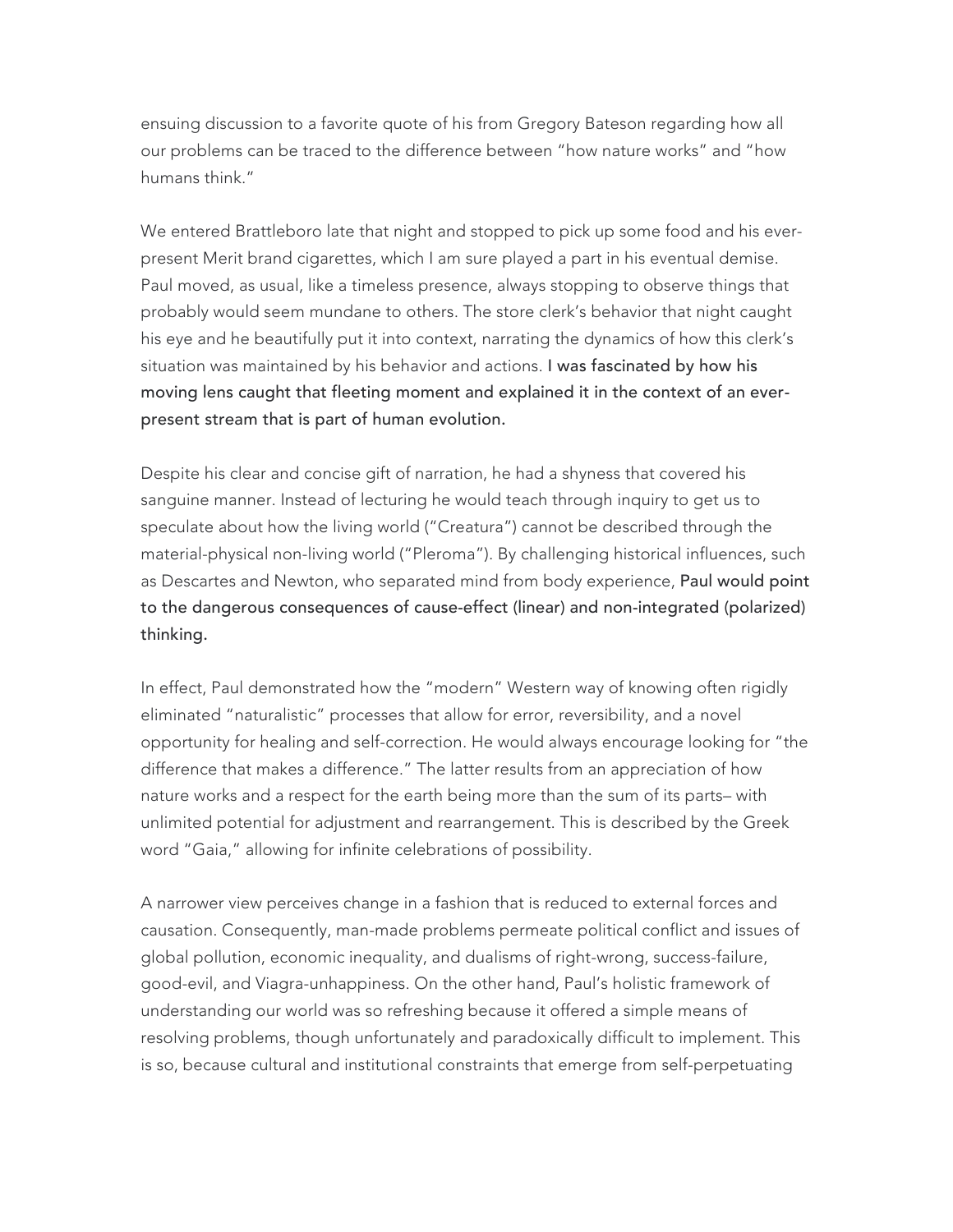systems disallow mitigating process and "natural" healing. Paul believed that nature was a continuous process of changing, self-corrective relationships.

For me, on a personal level, my relationship with him was an opportunity for "blending" and integrating the many aspects of my self-experience. I could be silent, which with my Italian ethnicity was initially difficult, and still communicate without the pressure of "logic," which Paul would say "is not always an appropriate reference." He would remind me many times that communication and learning is over ninety percent nonverbal and then gaze at me for a timeless all-encompassing moment.

When we arrived at the property late that evening, there were several feet of snow on the ground. Paul quietly took the chains out from the back of his Subaru and before I knew it, I was wrapping the tires on my side of the car. We traveled the mile or so through the narrow road to the A-frame cabin on the property. It was pitch dark and cold, yet soothing. There was a feeling of comfort with all that was around us. It took almost an hour, one foot at a time, getting out and pushing (no words said), until we got to the dwelling. The wood burning stove lit up the night and there was Paul's smile (his face reminding me of Leonard Nimoy as Spock on Star Trek) saying, "Be in the beginning."

I had read and heard the Zen-like epistemological explanations in his classes, and in books, but to be in the "repetitive yet newness of each nuance" in his presence was another thing. It was like experiencing the landscape from a grain of sand in that moment, a beginner's mind. In that fleeting but distinct second I had seen how injurious it is to miss the "part-to-whole" connections of our existence. Not seeing it with friendships, in community, or seeing it in self-serving-ways produces a separation and imposed hierarchical structure that is in conflict with nature and does not allow deep communication and state sharing.

Later that evening, having a cup of tea, I asked Paul about my uncertain direction. He paused thoughtfully and said, "It is important that you continue to recognize the many different connecting patterns of your life." I asked how that is possible. He answered, "Widen your lens; view the larger contexts and then feel the inner, natural ideal that shapes your feelings. This will frame solutions to support your direction." It was then, that I "understood" what Paul meant by "the aesthetic," the ideal human game of joy, which is to recognize our interdependent essence. Understanding it is the wisdom that sustains the natural flow of our relations.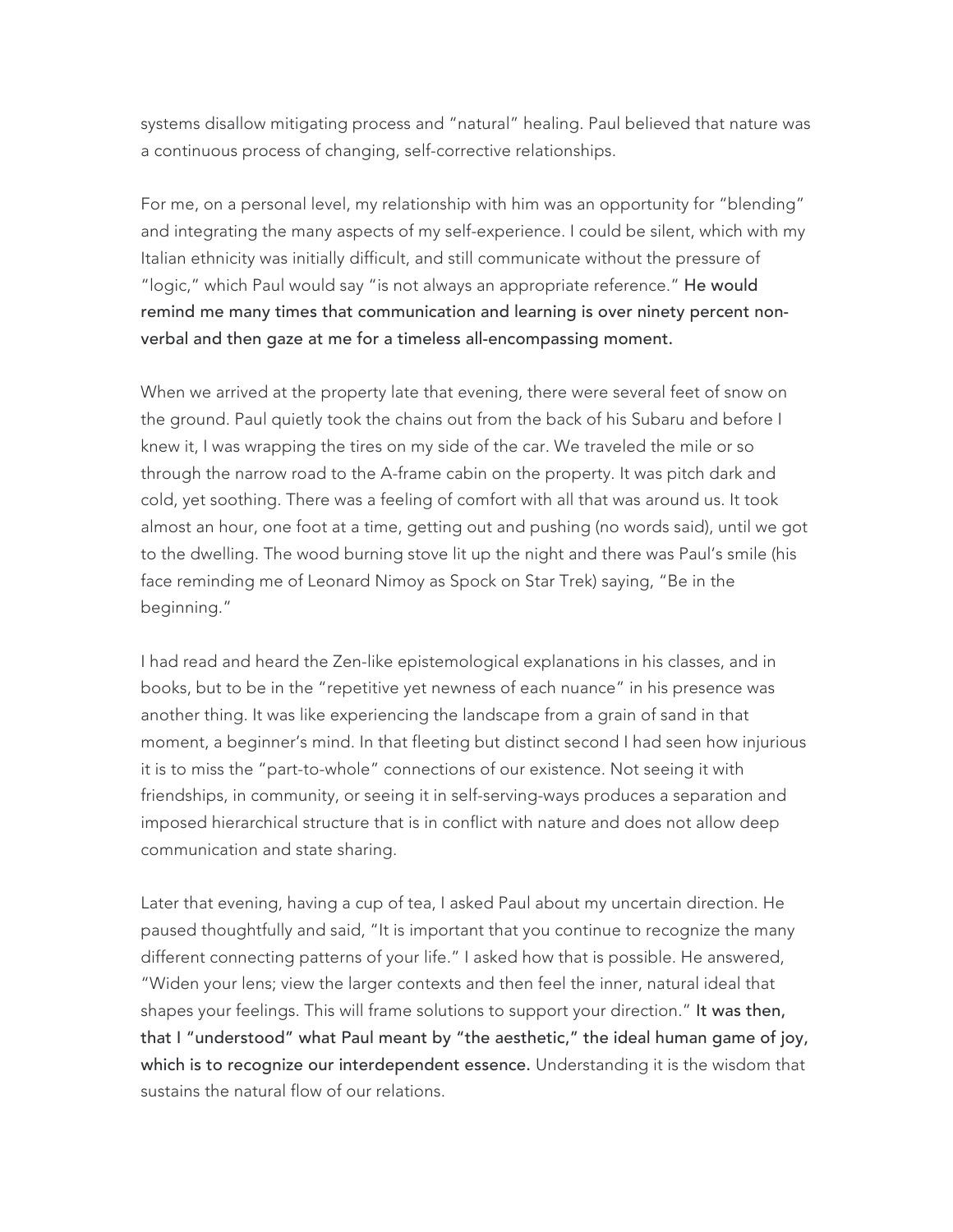Paul would repeat that message about the aesthetic in different ways throughout the next several years in many conversations and silent meditations. When I finished my own dissertation about communication double binds and passed my thesis defense, I broke down and cried from the strain of the moment. Paul, without hesitation, dropping the formalities walked around the large table where I sat. He gave me a hug and then drove me to the train station with a warm long smile and said, "It is time to get on with your life." I immediately felt the essence that would shape my future.

I would occasionally see him (although not often enough) during the following years at Columbia or at his loft in Manhattan. I was always refreshed and replenished after a visit with him. He was consistently searching, observing, and sharing how we make sense of things, right up to his passing. About a month before he died (right after 9/11), he wrote that he was glad things were well with me. He mentioned that he was "near to being recycled and not too sorry, given the present state of the world." I wrote back how I still believe in the inner natural ideal, the aesthetic, which will frame our eventual solution. His response, not surprising to me, was a simple "Thanks." That was because Paul would best explain mostly without words, how the joining that is possible in each of us lies between and across the biological and cultural realms of our contexts.

## Implications for being a Systemic Thinker and Communicator:

I learned from Paul Byers that we can feel the joy each moment and simultaneously be and connect with all its wider possibilities, which undoubtedly is the wisdom of communication.

Anyone can start this process of turning your communication up a notch by asking yourself how you communicate. What is the style of your communication? Is it passive, assertive, or aggressive? Describing how you communicate allows you to understand and respect your temperament and visualize your interpersonal relations. A good way to check your present perspective on life, mentioned above, is to widen your lens as was suggested to me by Paul Byers. When you widen your lens and view your communication style from a larger framework you open the door to being more vulnerable, less controlling, but also more human.

Most psychologists agree that there are four basic temperament styles, based on Carl Jung's studies and popularized in the Myers — Briggs assessment: Feeling, Thinking, Intuitive and Sensate. The examples below demonstrate these four styles. It starts for me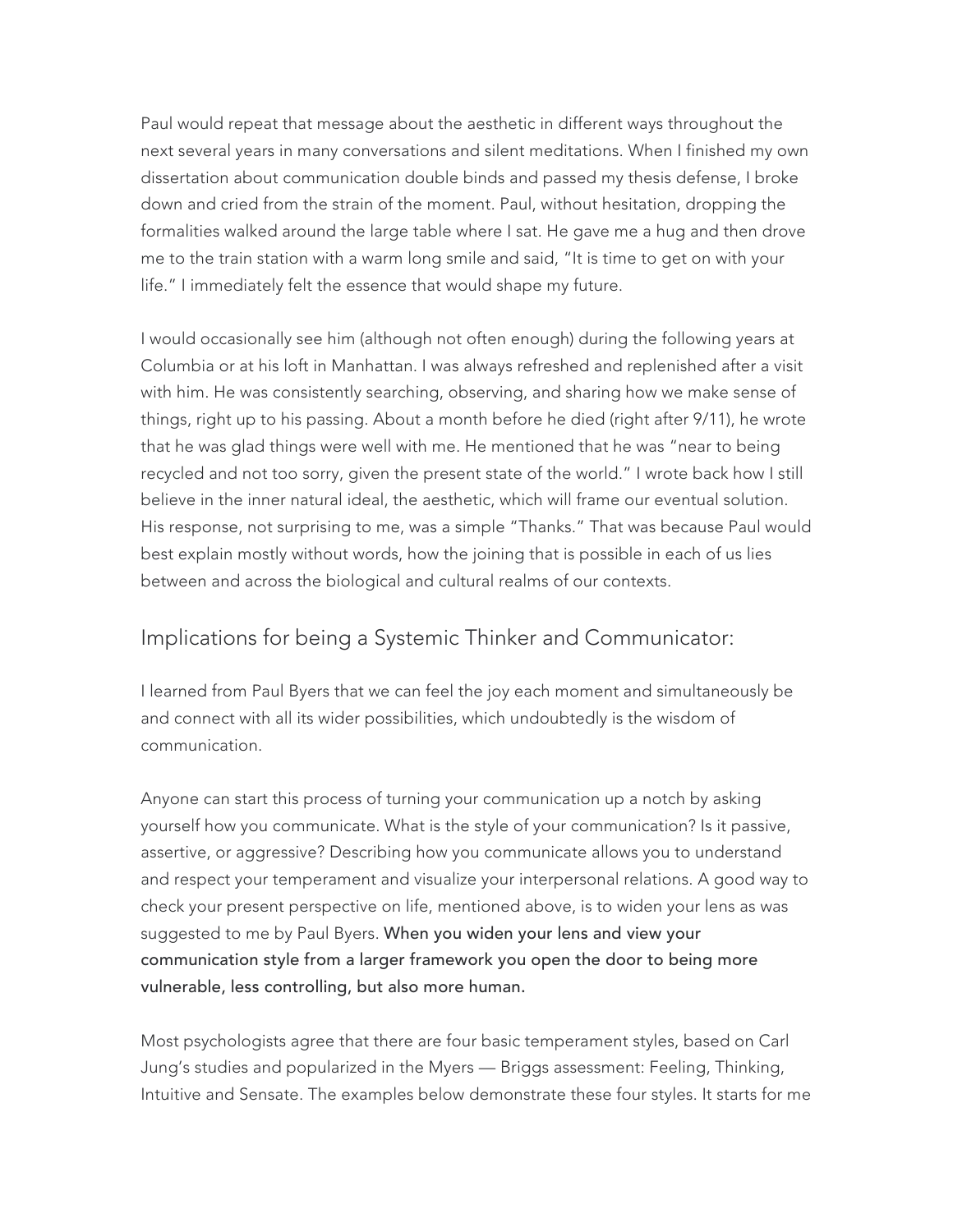at this great art deco dinner in Paterson. Where else? The cook makes wonderful soup, but his long ponytail inevitably drops a hair into the pot. The first patron walks in, orders a bowl, sees the hair, starts yelling, leaves and does not stay to enjoy the soup. This is the angry sensate trait. The next fellow comes in, sees the hair in the soup, calmly calls the waitress over and whispers to her to bring another bowl. In this case he demonstrates the sanguine intuitive trait. The third person comes in sees the hair, begins to silently weep, does not say anything, pays and leaves, obviously the nervousthinking person full of anxiety. A fourth person enters the diner and orders soup. He sees the hair and what do you think he does? He takes the hair out and enjoys the soup. This represents the laid-back feeling type. Each of us has components of all four, but we tend to be characterized by one or two, and each temperament is further differentiated by an extrovert and introvert part.

The point is this: we all view and construct our sense of the world differently. What I have found about people looking to attain a balance in their lives is that they are usually working from their introverted temperaments. Jung called our everyday face the persona, but there lurks an equally important part of our psyche and it is the shadow side. In many instances the shadow side is operating from an opposite temperament that we usually exhibit. A very intuitive persona may be out of sorts and communicate from the angry sensate temperament. The everyday outward analytic thinking person having a bad day can easily revert to an inwardly shy feeling position. It is in this shadow area that clues for change and articulating one's pain resides. This is the grist for the perceiving psychotherapist to help differentiate from past negative experiences

## *Describe how your temperament has influenced your communication style.*

*Think about moments when you felt that you were not being heard or having your point understood. What were the circumstances of this interaction?*

Leaving words aside, go back to that moment and think about what was happening *non-verbally?*

*What was your posture and how were others looking and standing?*

*How might this situation have been more conducive to getting your message heard?*

*Conversely, think about a situation when you felt good while having a conversation. How was this experience different than the previous one?*

*How would mutual learning with another enhance your understanding of what it means to be interdependent?*